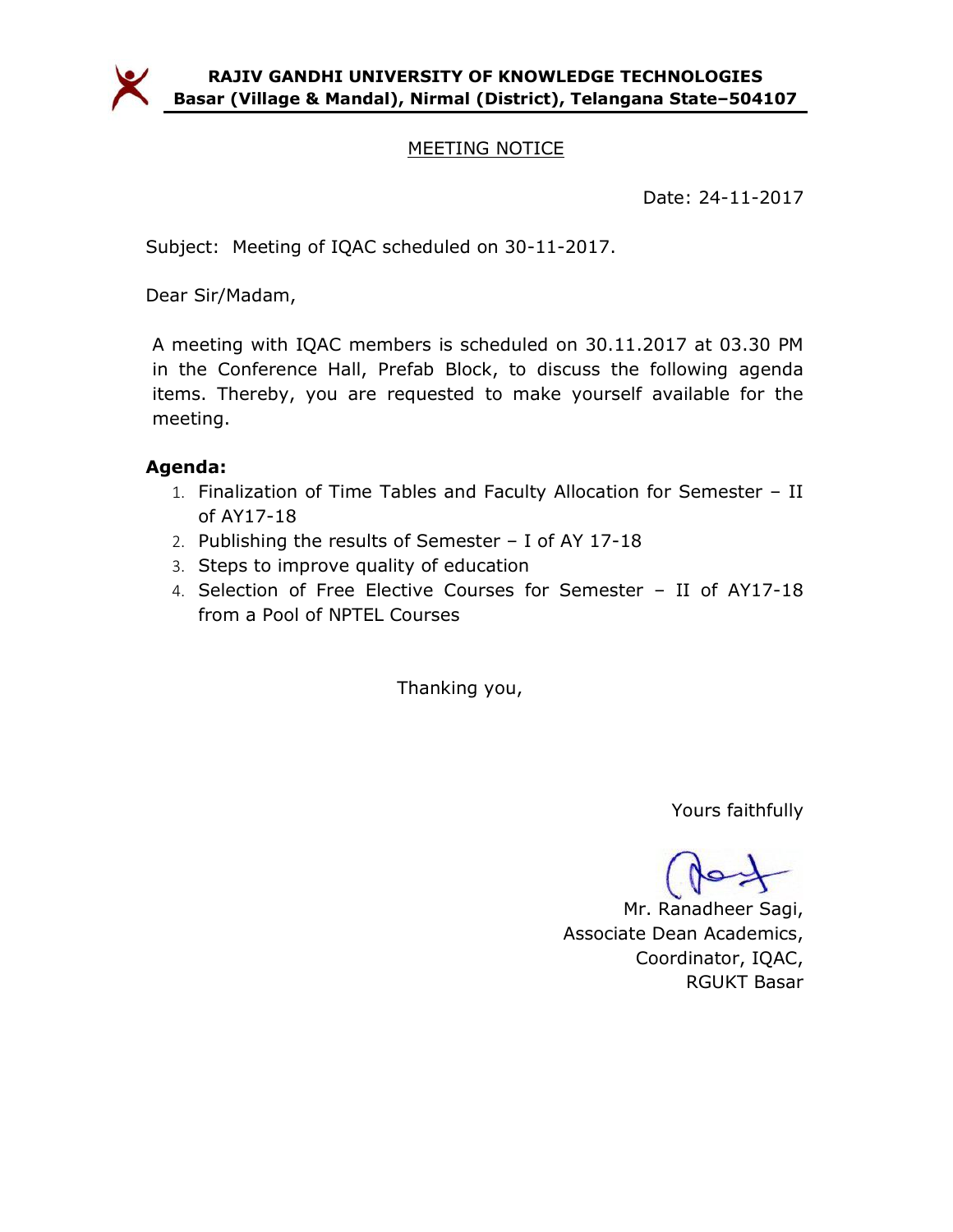

# Minutes of the Meeting Held on 30.11.2017 at 03.30 PM in the Conference Hall, Prefab Block, RGUKT – Basar

#### Agenda:

- 1. Finalization of Time Tables and Faculty Allocation for Semester II of AY17-18
- 2. Publishing the results of Semester I of AY 17-18
- 3. Steps to improve quality of education
- 4. Selection of Free Elective Courses for Semester II of AY17-18 from a Pool of NPTEL Courses

#### Members Present:

- 1. Dr. A Ashok, IAS, Vice Chancellor, Chairperson
- 2. Prof. Srihari Somu, Professor, Senior Member
- 3. Prof. M. Sainath, Professor, Senior Member
- 4. Prof. T. Rajagopala Chary, Professor, Senior Member
- 5. Prof. S. Rajesham, Professor, Senior Member
- 6. Mr. Ranadheer Sagi. Associate Dean Academics, Coordinator
- 7. Mr. G Srinivas Sagar, Controller of Examinations, Member
- 8. Mr. K Mahesh, Head, Dept of ME, Member
- 9. Ms. Santhi Jagadeeswari, Head, Dept of CE, Member
- 10. Ms. K Nandini, Head, Dept of Chemical Engg., Member
- 11. Mr. A Ch MadhuSudana Rao, Head, Dept of ECE, Member
- 12. Mr. M Laxman, Head, Dept of EEE, Member
- 13. Mr. A Ashok Kumar, Head, Dept of MME, Member
- 14. Mr. G Ranjith Kumar, Head, Dept of CSE, Member

The Chairperson welcomed the members and presented the Agenda of the meeting. The members discussed the Agenda in detail and the following are the minutes of the meeting.

### Item No. 1: Finalization of Time Tables and Faculty Allocation for Semester – II of AY17-18

The Vice – Chancellor (VC) has asked the Associate Dean Academics and the HoDs to present their deliberations regarding academics in Semester – II of AY17-18. The VC appraised by the Dean and HoDs that all the preparations for Semester – II like time tables and faculty allocations have already been done.

The HoDs are requested to see that the classes are opened at least 5 minutes before the commencement of the First Hour of the day and they are also suggested to take an appropriate decision at the departmental level to do so.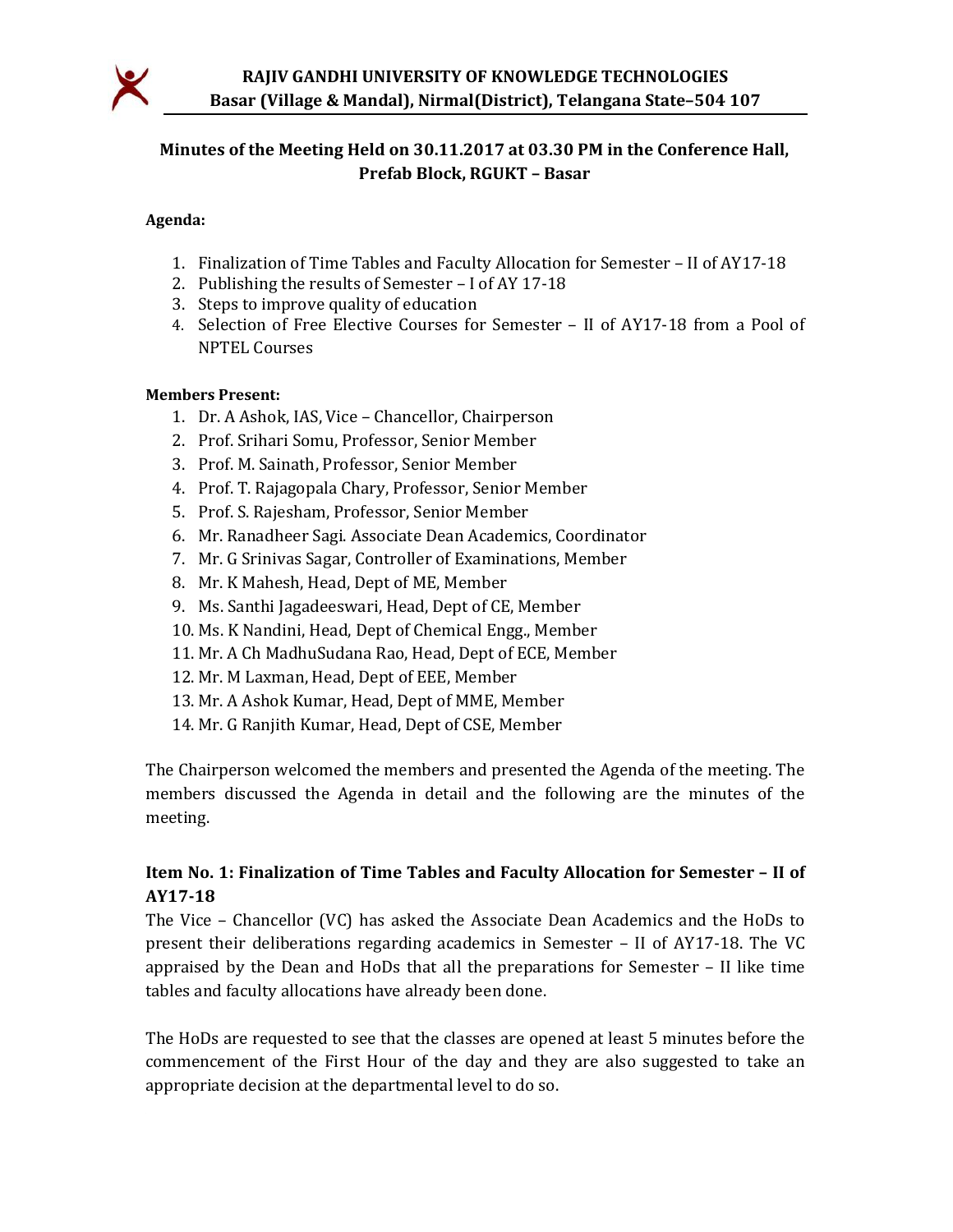#### Item No. 2: Publishing the results of Semester – I of AY 17-18

The VC instructed the CoE and HoDs to ensure that the results of the Semester – I of AY17-18 may be published within a week or two.

#### Item No. 3: Steps to improve quality of education

The VC instructed the HoDs that the faculty members have to arrange an alternative faculty during his/her leave period. He said no class shall be left idle and he cautioned that dereliction of duties may be viewed seriously.

All the members were asked to encourage the faculty members to attend Faculty Development Programs (FDPs) to update their knowledge for providing quality education to the students on the latest technologies.

The VC emphasized the need of writing lesson plans with aims and objectives of the topics that are being taught and their real time applications. The VC asked the HoDs to arrange additional/remedial classes for the weak learners.

The VC asked all members to initiate stringent actions against the students who are absconding the classes regularly. He asked the members to bring the details of such students to the notice of the Associate Dean Academics after which an appropriate action may be taken.

Few HoDs opined that the syllabuses may be reviewed taking inputs from the industry people and our Campus Placement and Training Cell which would help the students to get trained for industry ready. The Associate Dean Academics has informed that the same may be considered in the next syllabus review meeting.

HoDs, also suggested that students who are good at studies may be rewarded to inspire other students. The Associate Dean Academics also suggested that the same may be implemented to staff. The VC, finally, requested the Associate Dean Academics that an objective criterion may be prepared to implement it.

The VC instructed all the members to adhere to academic schedule as a serious business and be a winning team.

# Item No. 4: Selection of Free Elective Courses for Semester – II of AY17-18 from a Pool of NPTEL Courses

The members were apprised by the Associate Dean Academics that the University shall at least float one Free Elective course from a pool of NPTEL courses to keep ourselves in comply with the guidelines of SWAYAM. All the members are requested to identify the Free Elective courses from a pool of NPTEL courses which are relevant to the departments/domains they are associated with.

At the end of the meeting, the Vice Chancellor has thanked the members.